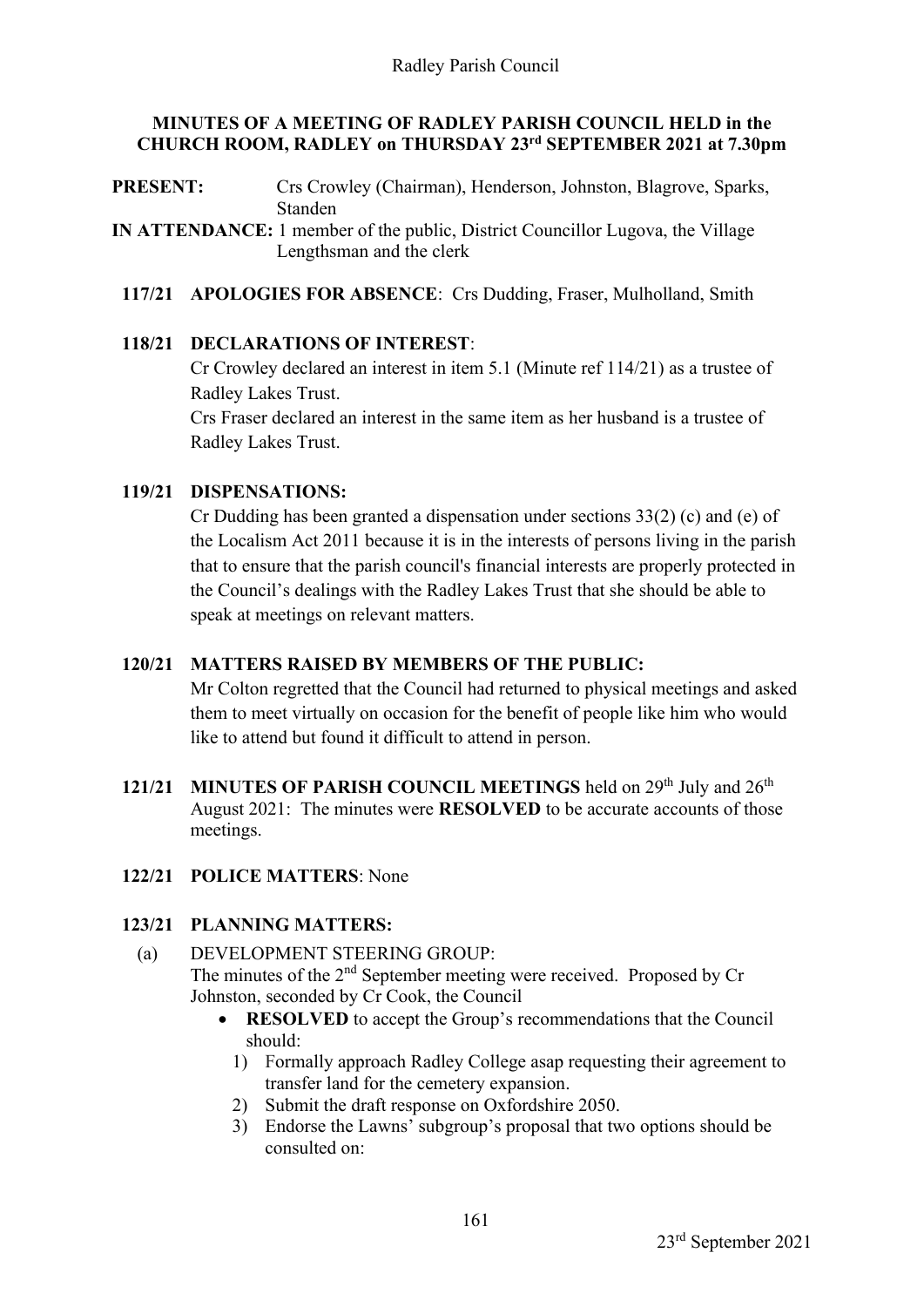- i a community garden and roundhouse ii a conventional village hall constructed using alternative construction materials which will be less expensive than traditional construction materials
- (b) GOOSEACRE: Proposed by Cr Blagrove and seconded by Cr Johnston, the Council
	- **RESOLVED** to approve the appointment of David Pendery as architect for the Gooseacre project

Proposed by Cr Johnston, seconded by Cr Dudding, the Council

- **RESOLVED** to delegate to the clerk with the working group to consider and accept a quote for a digital survey of Gooseacre, the village hall and pavilion to inform design drawings.
- (c) RADLEY LAKES:

Permissive Paths Agreement

- **RESOLVED** to approve the proposal that if the Radley Lakes Trust ceases to exist, the Parish Council will take on the responsibilities of the Trust in relation to the agreement.
- **RESOLVED** to approve the signing of the agreement to that effect.

The Council thanked all those involved in achieving this important benefit to the village. Councillors were pleased that the owner of the land involved recognised the importance to the village of safe access to the Radley Lakes area.

- **RESOLVED** to pay legal fees associated with the agreement up to £1,000 as previously agreed (minute ref 114/21a).
- (d) SEWAGE/SEWERAGE ISSUES in Lower Radley The Head of Planning had declined to refer determination of condition 27 to the planning committee. Cr Johnston has raised this with the Vale leadership.
- (e) CAR PARK: Pye were progressing well.
- (f) STRATEGIC SITES: NW Radley – The District Council had completed street naming S Kennington – Cr Johnston reported that 51 houses were occupied.

# **124/21 FINANCIAL MATTERS:**

- (a) ACCOUNTS:
	- Proposed by Cr Johnston, seconded by Cr Cook, the Council **ACKNOWLEDGED** scrutiny and acceptance of the bank statements and reconciliation
- (b) ACCOUNTS FOR PAYMENT:

It was proposed by Cr Standen, seconded by Cr Johnston and

• **RESOLVED** that the accounts as itemised on the monthly cashbook should be paid

| Income          | Radley Youth                                | Playing field and<br>pavilion booking 12 <sup>th</sup><br>July |         | 120.00                                                      |
|-----------------|---------------------------------------------|----------------------------------------------------------------|---------|-------------------------------------------------------------|
|                 | Zoom                                        | Refund on payment of<br>annual licence                         |         | 43.16                                                       |
| Expenditure Ref | Supplier                                    | <u>Item</u>                                                    | Payment |                                                             |
| Date            | Supplier<br>DD Google<br><b>DD</b> Everflow | Item<br>PC email addresses<br>Water supply pavilion            | Gross   | 72.40 LG Act 1972 s111<br>33.05 LG (Misc<br>Provisions)1976 |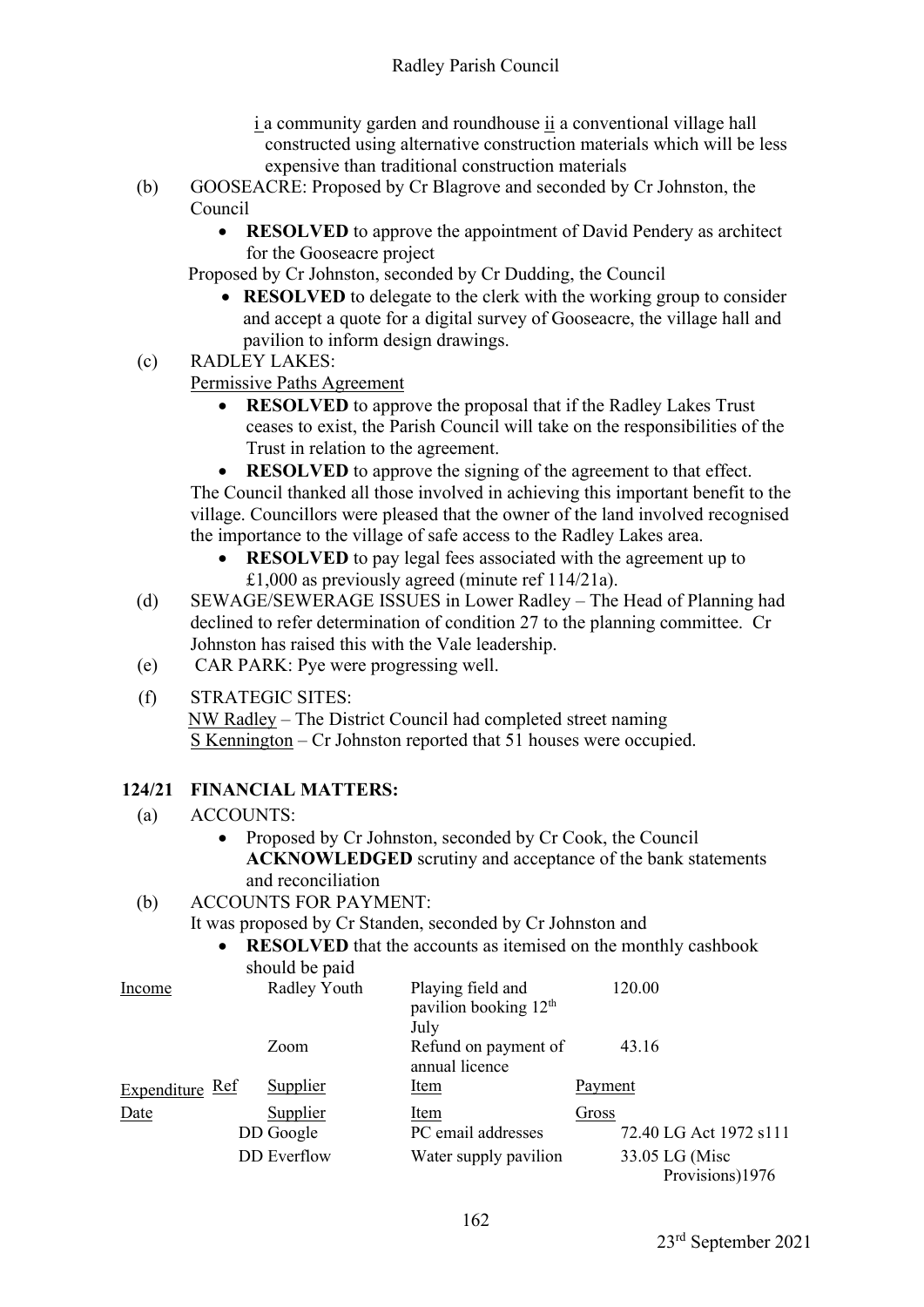## Radley Parish Council

|            | <b>DD</b> Opus Energy               | Pavilion electricity               | LG (Misc                                                                  |
|------------|-------------------------------------|------------------------------------|---------------------------------------------------------------------------|
|            |                                     | supply                             | Provisions)1976                                                           |
|            | <b>DD Opus Energy</b>               | Pavilion gas supply                | 0.00 LG (Misc                                                             |
|            |                                     |                                    | Provisions)1976                                                           |
|            | DD Paypal re: Zorro                 | Lengthsman PPE                     | 9.78 LG Act 1972 s112                                                     |
|            | DD Paypal re:<br>Workwear Express   | Lengthsman PPE                     | 32.72 LG Act 1972 s112                                                    |
|            | DD Paypal re: Screwfix Lengthsman   | equipment                          | 35.96 LG Act 1972 s112                                                    |
|            | DD Paypal re: Helping               | Lengthsman                         | 55.98 Highways Act 1980                                                   |
|            | Hands                               | equipment                          | s 96                                                                      |
| 15/9/2021  | 198 Mr J Rogerson                   | Salary                             | 65.00 Highways Act 1980<br>s96                                            |
| 20/9/2021  | 2021/                               |                                    |                                                                           |
|            | 199 RAW Workshop                    | Deposit for pond<br>bench          | 192.60 Public Health Act<br>1936 s 260                                    |
|            | 200 Turtle Engineering              | Defibrillator service              | 175.00 Public Health Act<br>1936 s 234                                    |
| 23/9/2021  | 201 HMRC                            | PAYE and NI                        | 316.25 LG Act 1972 s112                                                   |
|            | 202 OCC Pension Fund Staff/employer | contributions                      | 568.36 LG Act 1972 s112                                                   |
|            | 203 ST Grounds<br>Maintenance       | Bin emptying, rubbish<br>clearance | 70.00 Public Health Act<br>1936 s2601875<br>s614                          |
|            | 204 Jon Sherwood                    | Churchyard grass<br>cutting        | 120.00 Local Govt Act<br>1972 s 215                                       |
|            | 205 Ady Pobery                      | Grass cutting                      | 883.20 Public Health Act<br>1936, LG (Misc                                |
|            | 206 SH Lewis Ltd                    | Bus shelter cleaning               | Provisions)1976<br>144.00 Local Govt (Misc<br>provisions) Act<br>1953 s 4 |
|            | 207 Mrs J E Dymock                  | Clerk mileage                      | 92.43 LG Act 1972 s112                                                    |
|            | 208 Moore                           | External audit fee                 | 480.00 Accounts and Audit                                                 |
|            |                                     |                                    | Regulations 2015                                                          |
| 30/9/2021  | SO Mrs J E Dymock                   | Salary (net), telephone            | 1,315.43 LG Act 1972 s112                                                 |
|            | 209 Mr C P Lee                      | Salary (net)                       | 293.42 LG Act 1972 s112                                                   |
| 30/9/2021  | 210 Mr J Rogerson                   | Salary (net)                       | 67.86 Highways Act 1980<br>s96                                            |
| 15/10/2021 | 211 Mr J Rogerson                   | Salary (net)                       | 65.00 Highways Act 1980<br>s96                                            |
|            |                                     |                                    | 7346.07                                                                   |

- (c) STAFF: The Council agreed to amend the Council's resolution [Minute reference F&A 42/12 and Full Council 89/11 iv).] on membership of the LGPS to include the Lengthsman post
	- **RESOLVED** that the clerk, village cleaner and village Lengthsman posts should be eligible for membership of the Local Government Pension Scheme.
	- **RESOLVED** that the Lengthsman's membership should start from 1<sup>st</sup> September 2021.

The Council approved an equipment budget of £500.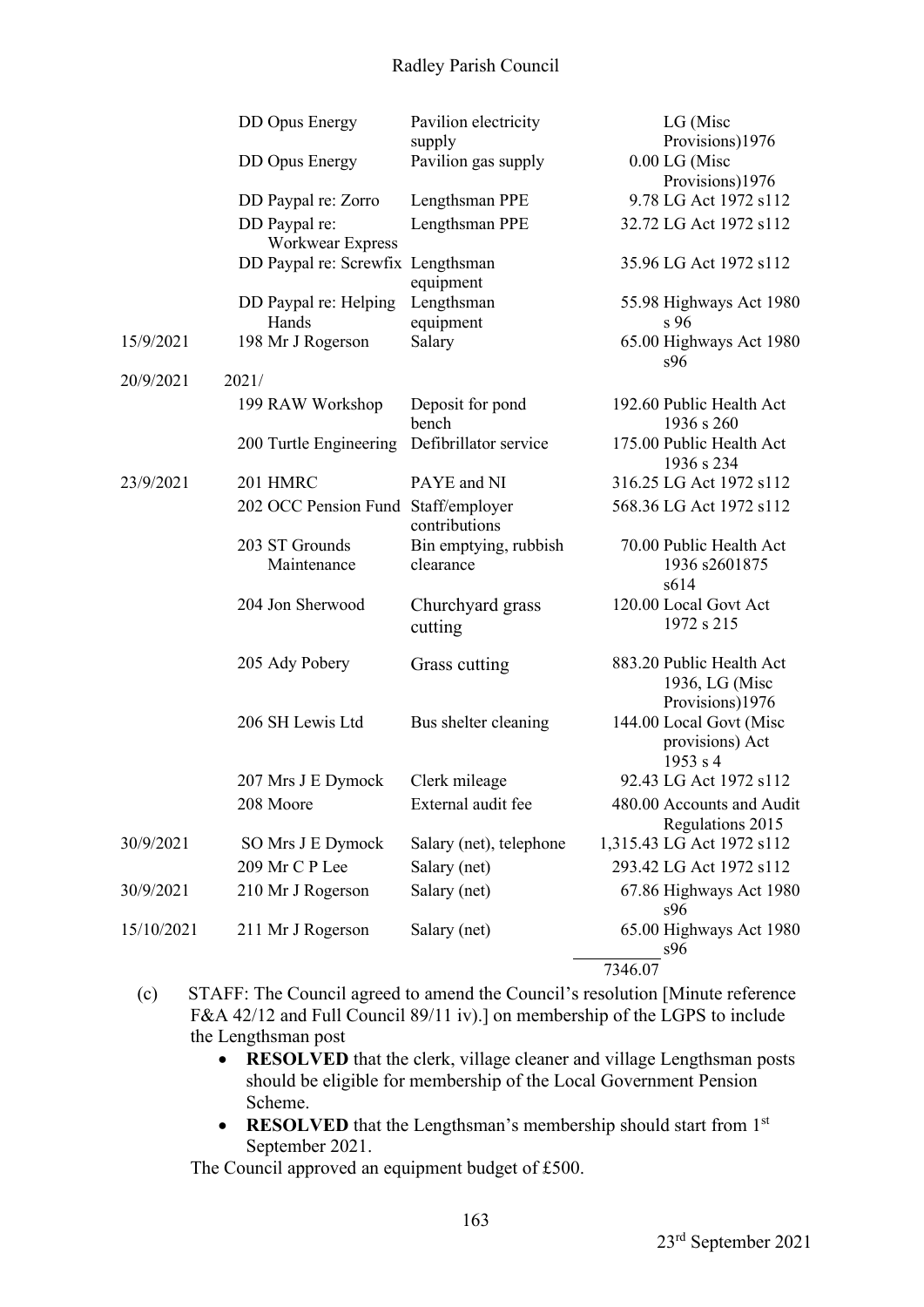- (d) It was proposed by Cr Johnston, seconded by Cr Crowley and
	- **RESOLVED** that the Council should seek specialist advice on VAT implications on Gooseacre and the Lawns Community Room.
- (e) PLAYING FIELD: The working group has not met, but it was agreed that the invoice for the football club's use of the field should be sent out with dates included.
- (f) ROAD SAFETY: A solar powered SID sign was on order from TWM Traffic Controls Limited and would be positioned in Whites Lane.
- (g) POND: A bench had been ordered from RAW workshop of Cowley and will be installed by the Lengthsman with Cr Mulholland. Its position within the pond area would be agreed with the pond group.

# **125/21 REPORTS OF THE COUNTY AND DISTRICT COUNCILLORS:**

- (a) **County**: Cr Johnston reported:
	- 1. I can report that at its most recent meeting on the 6th of September the County Council Planning and Regulation Committee agreed to defer any decision on a Partial Prohibition Order in respect of part of the Radley ROMP until July 2022. This effectively keeps the threat of a Partial Order in place until after a promised planning application for the site has been received. That application should determine how previously worked areas could be restored which is vital for the site's master plan. I would pay tribute to Richard Dudding for his address to the Committee which helped to secure this outcome.
	- 2. At the same meeting the Committee agreed a planning application for a conveyor system plus a Bailey bridge which could potentially remove material from the site for processing at the Tuckwell site. The applicant claimed they needed this permission in order to carry out necessary modelling for their expected planning application in spring next year. I was able to persuade the Committee to add a wheel wash condition which means that lorries leave the site should not be spreading mud on the roads. I was also able to persuade the Committee to beef up the screening condition which means that the Tuckwell's site will be properly screen for the first time. A previous screening condition was so poorly worded as to be unenforceable which is why the site has never been screened previously.

### (b) **District** – Crs Johnston and Lugova reported:

1. **Garden Waste Collection**. Vale announced that a temporary arrangement with Biffa was agreed which will enable to begin collecting garden waste again from 27 September. The temporary arrangement is that fortnightly collections will change to take place every four weeks, but you will be able to leave twice as much garden waste out as normal. The extra garden waste can be put out in cardboard boxes, old compost bags or bin bags. Temporary timetable is here [https://www.whitehorsedc.gov.uk/vale-of-white-horse-district](https://www.whitehorsedc.gov.uk/vale-of-white-horse-district-council/recycling-rubbish-and-waste/garden-waste/gardenwastecollectionchanges/)[council/recycling-rubbish-and-waste/garden](https://www.whitehorsedc.gov.uk/vale-of-white-horse-district-council/recycling-rubbish-and-waste/garden-waste/gardenwastecollectionchanges/)[waste/gardenwastecollectionchanges/](https://www.whitehorsedc.gov.uk/vale-of-white-horse-district-council/recycling-rubbish-and-waste/garden-waste/gardenwastecollectionchanges/) . Food waste is collected weekly, and your recycling and rubbish every two weeks as normal.